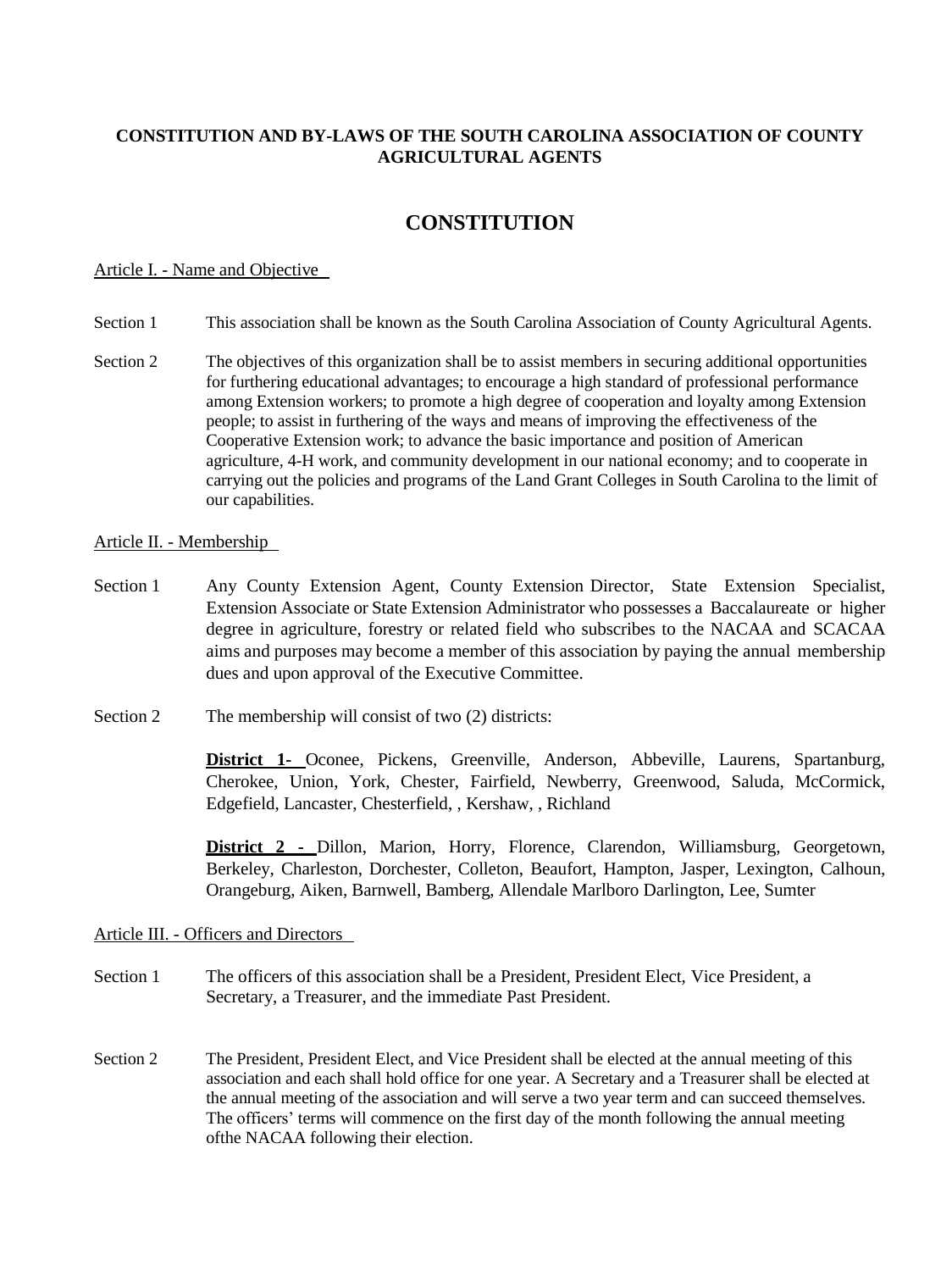| Section 3  | To execute the annual program of work of this association more effectively, there is established<br>from each District (District 1 and District 2) two directors to serve on the Board of Directors.<br>There is also established one (1) director at-large elected by the membership from retired<br>members, and one (1) director at-large from the membership selected from either district. The<br>Directors' terms will commence on the first day of the month following the annual meeting of the<br>NACAA following their election.                                                                                                                                                                                                                                   |
|------------|------------------------------------------------------------------------------------------------------------------------------------------------------------------------------------------------------------------------------------------------------------------------------------------------------------------------------------------------------------------------------------------------------------------------------------------------------------------------------------------------------------------------------------------------------------------------------------------------------------------------------------------------------------------------------------------------------------------------------------------------------------------------------|
| Section 4  | The President shall perform such duties as usually pertain to this office. This person shall have the<br>power to call meetings of the Executive Committee and Board of Directors and shall preside at<br>such meetings; also the President shall have the authority to call a meeting of the entire<br>membership upon approval of the Executive Committee or at the written request of 10% of the<br>membership. The President shall also be a member, ex-officio, of all committees.                                                                                                                                                                                                                                                                                      |
| Section 5  | The President Elect shall perform the duties of the President in case of absence or disability. The<br>President Elect shall assume the duties of Annual Meeting and Professional Improvement<br>Conference Chair and shall assume any other obligation that may be assigned by the President or<br>Board of Directors.                                                                                                                                                                                                                                                                                                                                                                                                                                                      |
| Section 6  | The Vice President shall perform the duties of the President and President Elect in case of absence<br>or disability. The Vice President shall assume the duties of Fund Raising Chair and shall assume<br>any other obligation that may be assigned by the President or Board of Directors.                                                                                                                                                                                                                                                                                                                                                                                                                                                                                 |
| Section 7  | The President, President Elect, Vice President, Secretary and Treasurer shall be elected from the<br>full membership.                                                                                                                                                                                                                                                                                                                                                                                                                                                                                                                                                                                                                                                        |
| Section 8  | The Directors shall serve for a two (2) year term with a Director being elected each year for<br>each District except the Life Member Director who will be elected in even years. Directors<br>will be responsible for assisting the Vice President in planning the SCACAA Annual Meeting<br>and Professional Improvement Conference.                                                                                                                                                                                                                                                                                                                                                                                                                                        |
| Section 9  | The Secretary shall keep full and accurate records of the proceedings of all meetings of the<br>Executive Committee, Board of Directors, and the Association. This person shall receive all<br>communications and papers that normally come with such an office, keep a record of the<br>membership, send out notices of meetings and conduct all necessary correspondence and<br>perform such other duties as usually pertain to the office. This person shall keep full and<br>complete records of all membership and the date thereof and deliver to his or her Successor all<br>records remaining in the Secretary's hands at the expiration of the elected term of office. The<br>Secretary's term of office will be for two (2) years and they can succeed themselves. |
| Section 10 | The Treasurer shall keep full and complete records of money received and paid out. This<br>person shall send out all notices of unpaid dues, receive and receipt all membership fees, keep<br>an account of the membership fees paid for and the date thereof. This person shall deliver to<br>his or her Successor all funds and records remaining in the Treasurer's hands at the expiration                                                                                                                                                                                                                                                                                                                                                                               |

of the elected term of office. He or she shall receive and pay all bills and receive and deposit monies of the SCACAA. The Treasurer will be audited by a committee of at least three (3) members or an independent auditor at least once a year. This committee will be selected by the President and shall have at least one person from the Executive Committee unless an independent auditor shall be selected by the Executive Committee. The Treasurer's term of office will be for two (2) years and they can succeed themselves.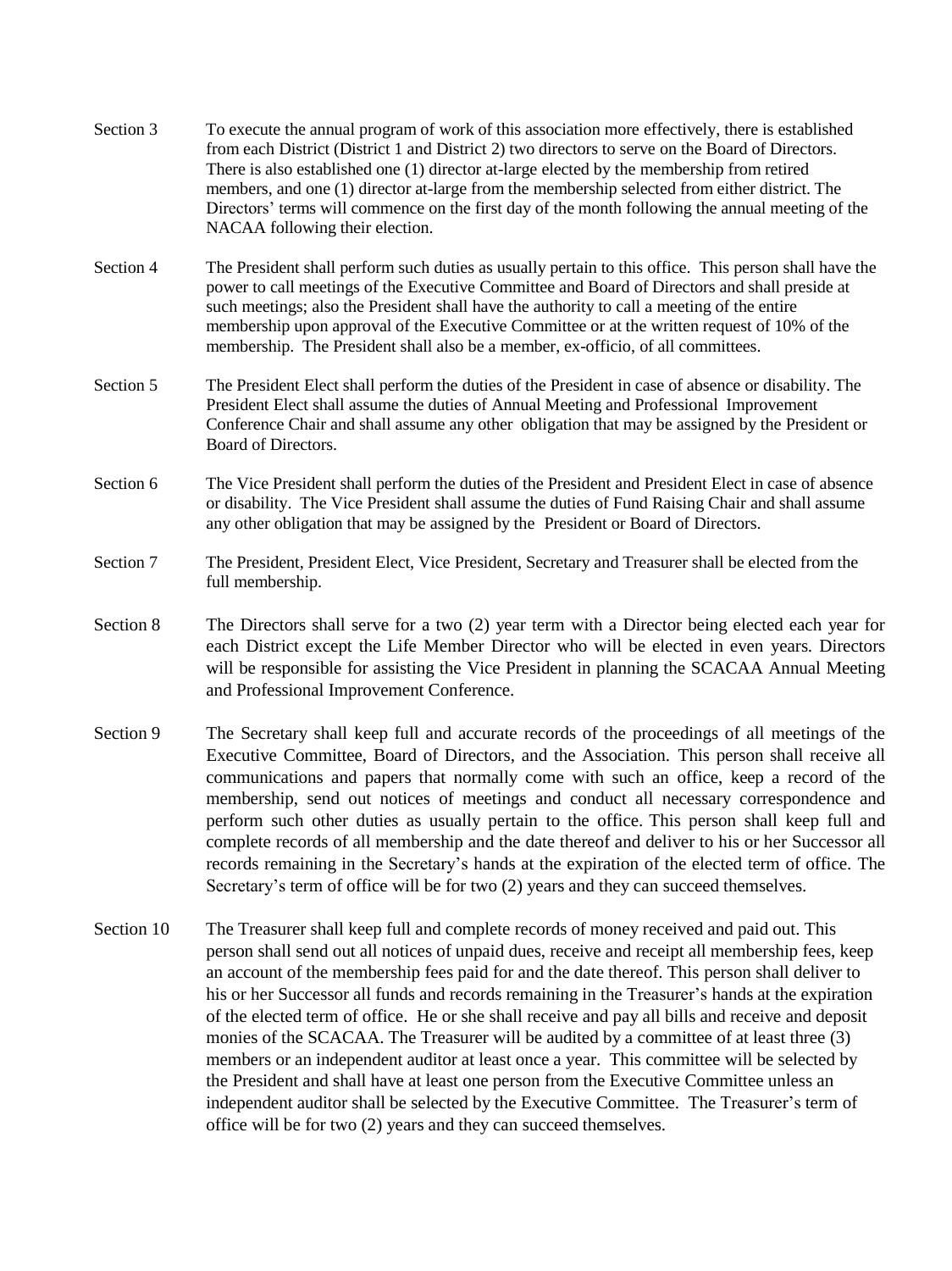### Article IV. - Manner of Nominating, Voting and Electing

- Section 1 Election of officers and directors shall be by majority vote of the membership at the regularly scheduled annual meeting.
- Section 2 Nomination of candidates for offices of this Association shall be made by nominating committee appointed by the President with immediate Past President serving as chairperson of the committee. All members are to be asked by electronic mail for nominations from their respective district's rotation schedule. Following a presentation of the nominations from the floor of the convention, where more than one nominee is presented for any office, election shall be by majority vote.

#### Article V. - Meetings and Places for Meetings

- Section 1 There shall be at least one Annual Meeting and Professional Improvement Conference of the Association on a date and at a time and place designated by the Executive Committee. The President Elect will be the Chair of the Annual Meeting and Professional Improvement Conference.
- Section 2 The fiscal year of the Association shall be the first day of the immediate month following the NACAA annual meeting.
- Section 3 The call of the annual meeting shall be sent by the Secretary to all members at least 30 days before the date of said meeting.

#### Article VI. - Committees

- Section 1 The Executive Committee of this Association shall consist of the elected officers, directors and the immediate Past President. This committee shall be vested with the authority to conduct the business affairs of the Association as outlined by the Constitution and By-Laws.
- Section 2 Committees, chairpersons and vice-chairpersons shall be appointed by the approval of the Executive Committee.
- Section 3 All committees are directly responsible to the Executive Committee for their activities.

#### Article VII. - Fees

Section 1 Each member shall pay an annual membership fee as determined by the SCACAA Executive Committee.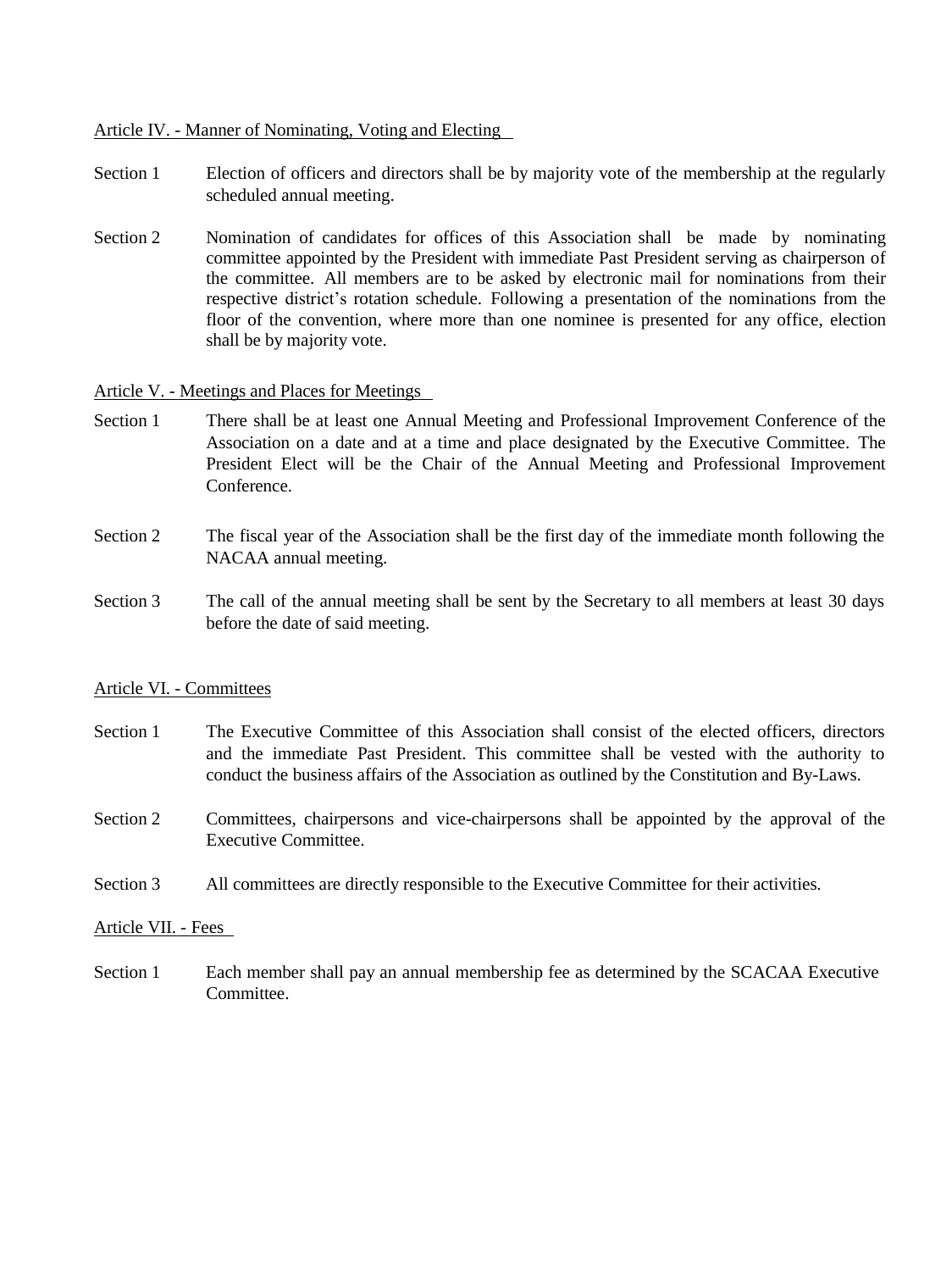# Article VIII. - Quorums

Section 1 Members present shall constitute a quorum at any regular or called meeting of the Association which has been announced.

Article IX. - Order of Business

Section 1 Roberts Rules of Order shall apply in all meetings of the Association.

# Article X. - Amendments

- Section 1 This Constitution and By-Laws, which are now adopted, or any hereafter adopted, may be amended, revised or repealed at any "announced meeting" of this Association by an affirmative vote of two-thirds of the membership present or voting by absentee electronically, provided that proper and sufficient notice of the proposed changes have been furnished to the membership not less than thirty days prior to the opening date of said "announced meeting."
- Section 2 All amendments or revisions so made shall go into effect upon adoption.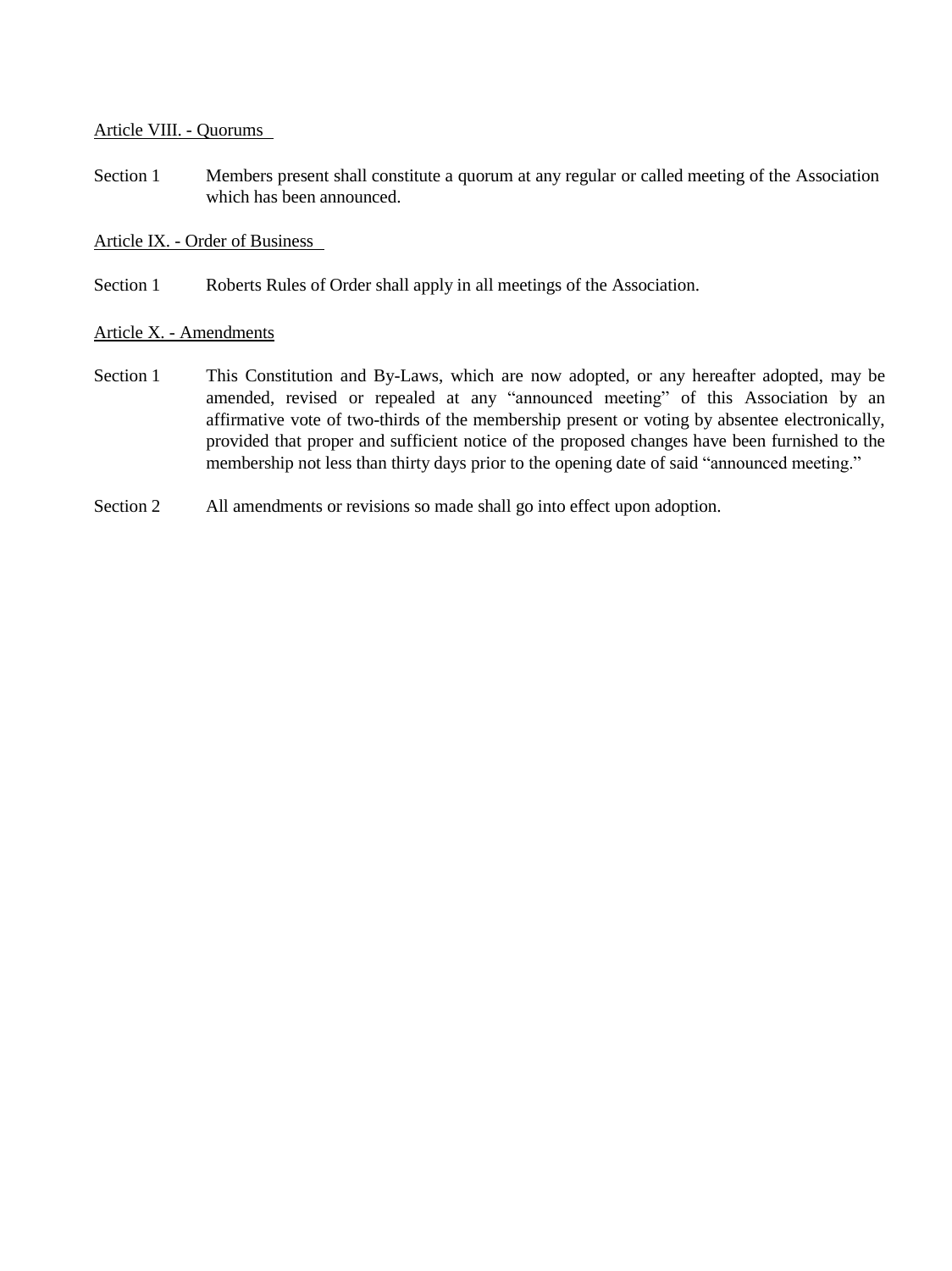# **BY-LAWS**

### Article I. - Membership

- Section 1 Any County Extension Agent, County Extension Director, State Extension Specialist, Extension Associate or State Extension Administrator who possesses a Baccalaureate or higher degree in agriculture, forestry, or related field and who subscribes to the NACAA and SCACAA aims and purposes set forth in the Constitution and By-Laws shall constitute membership of the SCACAA. Any member can continue to be an active member after "retirement," upon payment of dues, in order to fulfill prior leadership obligations in either the state or national organization, pending approval of the Executive Committee.
- Section 2 Any County Extension Agents, County Extension Directors, State Extension Specialists, Extension Associates or State Extension Administrators who have been regular members as listed in Section 1, Article I, shall be considered life members of the Association upon payment of one life membership fee as determined by the membership of the Association**,** without voting privileges and without being required to pay annual dues.

### Article II. - Officers and Directors

- Section 1 Any officer, director, or committee member resigning or retiring from the position of County Extension Agent, County Extension Director, State Extension Specialist, Extension Associate or State Extension Administrator shall automatically vacate the office held at the time of resignation or retirement, except as noted in Article I, Section 1.
- Section 2 The Executive Committee shall be responsible for the approval of bills to be paid by the Treasurer.

# Article III. - Vacancies

Section 1 In absence or inability of the President, President Elect, Vice President, Secretary or Treasurer to serve, that office in either case shall be filled until the first Annual Meeting and Professional Improvement Conference thereafter through appointment by the remaining members of the Executive Committee.

#### Article IV. - Committees

Section 1 Prior to the Annual Meeting and Professional Improvement Conference of the SCACAA the President Elect shall appoint, subject to the approval of the Executive Committee, various committees that will function during the coming year and adhere to the National Committees as closely as possible. Special committees may be appointed by the President at any time during the year in order to execute more adequately the work of the Association. Committee Chairs will be installed at the Annual Meeting and Professional Improvement Conference. The Committee terms will commence on the first day of the month following the annual meeting of the NACAA following their election.